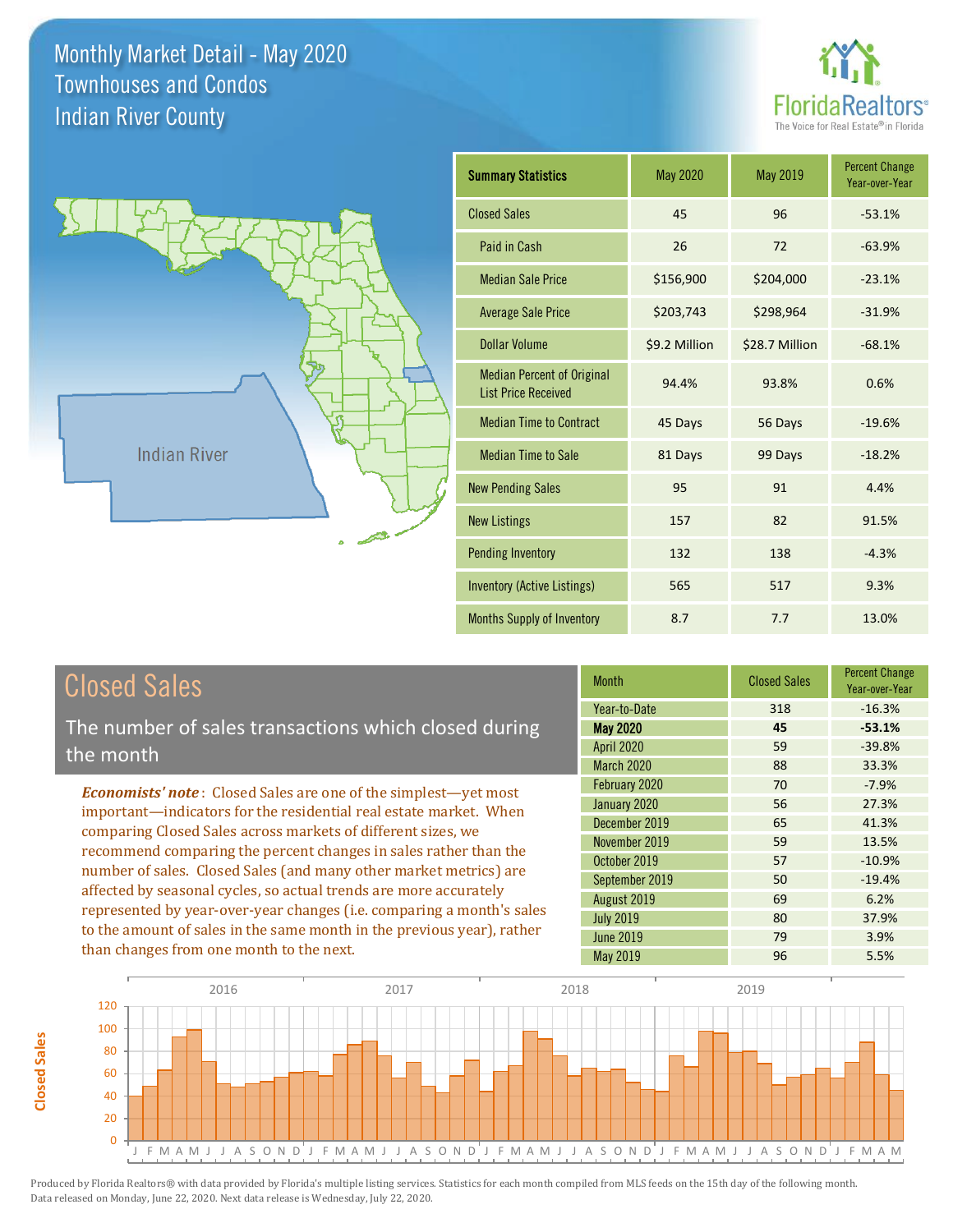

51 18.6%

49 28.9%

| Cash Sales                                                                     | <b>Month</b>      | <b>Cash Sales</b> | <b>Percent Change</b><br>Year-over-Year |
|--------------------------------------------------------------------------------|-------------------|-------------------|-----------------------------------------|
|                                                                                | Year-to-Date      | 199               | $-27.6%$                                |
| The number of Closed Sales during the month in which                           | <b>May 2020</b>   | 26                | $-63.9%$                                |
| buyers exclusively paid in cash                                                | <b>April 2020</b> | 39                | $-42.6%$                                |
|                                                                                | March 2020        | 58                | 23.4%                                   |
|                                                                                | February 2020     | 41                | $-28.1%$                                |
|                                                                                | January 2020      | 35                | 12.9%                                   |
| <b>Economists' note:</b> Cash Sales can be a useful indicator of the extent to | December 2019     | 45                | 45.2%                                   |
| which investors are participating in the market. Why? Investors are            | November 2019     | 44                | 22.2%                                   |
| far more likely to have the funds to purchase a home available up front,       | October 2019      | 34                | 3.0%                                    |
| whereas the typical homebuyer requires a mortgage or some other                | September 2019    | 38                | 5.6%                                    |

August 2019

July 2019

J F M A M J J A S O N D J F M A M J J A S O N D J F M A M J J A S O N D J F M A M J J A S O N D J F M A M 0 20 40 60 80 2016 2017 2017 2018 2019 2019

# Cash Sales as a Percentage of Closed Sales

form of financing. There are, of course, many possible exceptions, so

this statistic should be interpreted with care.

The percentage of Closed Sales during the month which were Cash Sales

*Economists' note* : This statistic is simply another way of viewing Cash Sales. The remaining percentages of Closed Sales (i.e. those not paid fully in cash) each month involved some sort of financing, such as mortgages, owner/seller financing, assumed loans, etc.

| <b>Month</b>      | <b>Percent of Closed</b><br>Sales Paid in Cash | <b>Percent Change</b><br>Year-over-Year |
|-------------------|------------------------------------------------|-----------------------------------------|
| Year-to-Date      | 62.6%                                          | $-13.5%$                                |
| <b>May 2020</b>   | 57.8%                                          | $-22.9%$                                |
| April 2020        | 66.1%                                          | $-4.8%$                                 |
| <b>March 2020</b> | 65.9%                                          | $-7.4%$                                 |
| February 2020     | 58.6%                                          | $-21.9%$                                |
| January 2020      | 62.5%                                          | $-11.3%$                                |
| December 2019     | 69.2%                                          | 2.7%                                    |
| November 2019     | 74.6%                                          | 7.8%                                    |
| October 2019      | 59.6%                                          | 15.5%                                   |
| September 2019    | 76.0%                                          | 30.8%                                   |
| August 2019       | 71.0%                                          | 21.4%                                   |
| <b>July 2019</b>  | 63.8%                                          | $-13.9%$                                |
| June 2019         | 63.3%                                          | $-14.1%$                                |
| May 2019          | 75.0%                                          | 6.7%                                    |

June 2019 **50** -10.7%

May 2019 72 12.5%



**Cash Sales**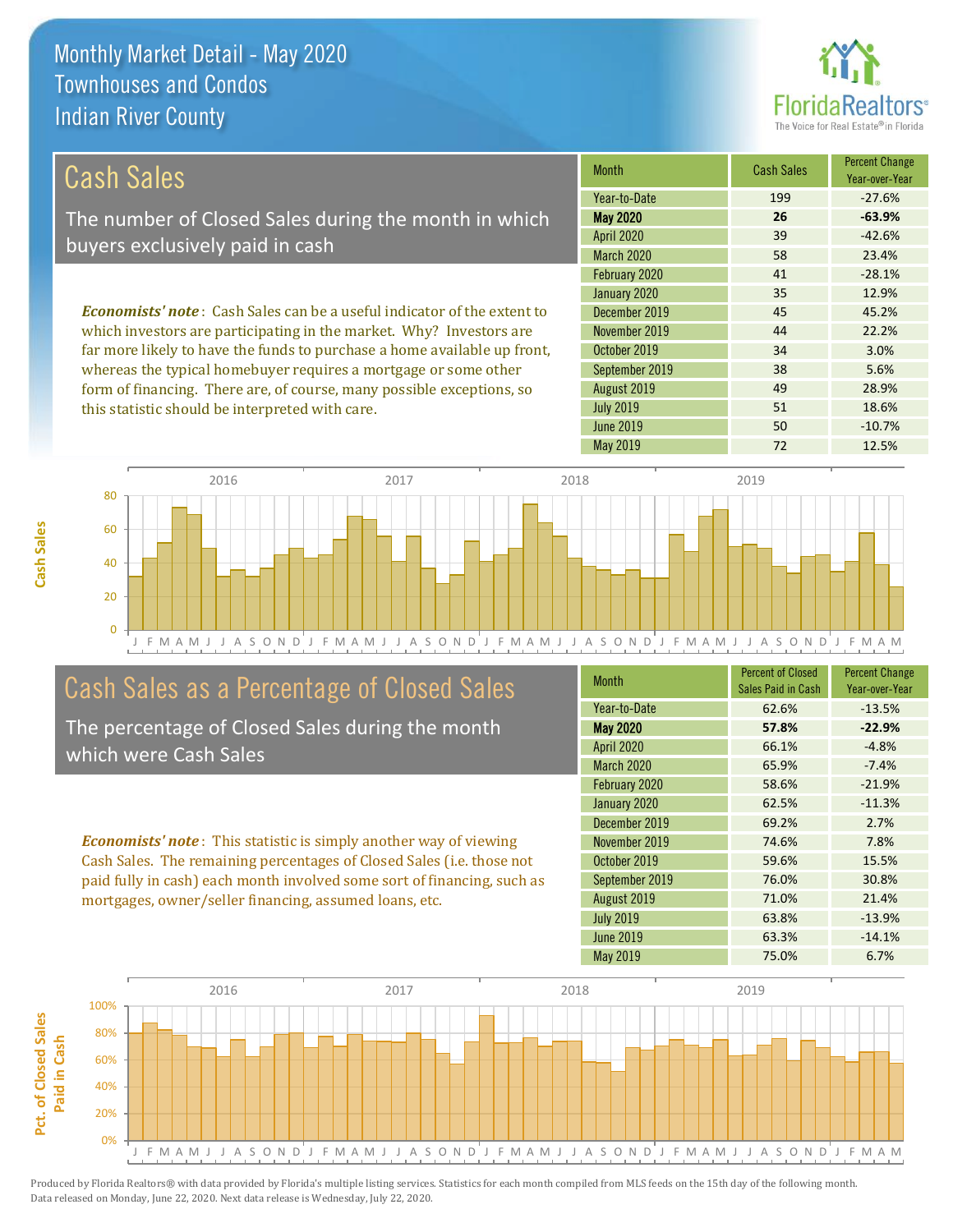

# Median Sale Price

The median sale price reported for the month (i.e. 50% of sales were above and 50% of sales were below)

*Economists' note* : Median Sale Price is our preferred summary statistic for price activity because, unlike Average Sale Price, Median Sale Price is not sensitive to high sale prices for small numbers of homes that may not be characteristic of the market area. Keep in mind that median price trends over time are not always solely caused by changes in the general value of local real estate. Median sale price only reflects the values of the homes that *sold* each month, and the mix of the types of homes that sell can change over time.

| <b>Month</b>      | <b>Median Sale Price</b> | <b>Percent Change</b><br>Year-over-Year |
|-------------------|--------------------------|-----------------------------------------|
| Year-to-Date      | \$167,000                | $-1.8%$                                 |
| <b>May 2020</b>   | \$156,900                | $-23.1%$                                |
| <b>April 2020</b> | \$143,500                | $-22.1%$                                |
| March 2020        | \$185,000                | 5.7%                                    |
| February 2020     | \$160,000                | 11.3%                                   |
| January 2020      | \$161,638                | 12.6%                                   |
| December 2019     | \$155,500                | 2.0%                                    |
| November 2019     | \$157,500                | $-5.1%$                                 |
| October 2019      | \$140,000                | $-11.4%$                                |
| September 2019    | \$153,500                | 7.9%                                    |
| August 2019       | \$155,000                | 2.0%                                    |
| <b>July 2019</b>  | \$154,250                | 5.3%                                    |
| June 2019         | \$152,900                | $-9.0%$                                 |
| <b>May 2019</b>   | \$204,000                | 45.7%                                   |



### Average Sale Price

The average sale price reported for the month (i.e. total sales in dollars divided by the number of sales)

*Economists' note* : Usually, we prefer Median Sale Price over Average Sale Price as a summary statistic for home prices. However, Average Sale Price does have its uses—particularly when it is analyzed alongside the Median Sale Price. For one, the relative difference between the two statistics can provide some insight into the market for higher-end homes in an area.

| Month             | <b>Average Sale Price</b> | <b>Percent Change</b><br>Year-over-Year |
|-------------------|---------------------------|-----------------------------------------|
| Year-to-Date      | \$259,679                 | $-13.6%$                                |
| <b>May 2020</b>   | \$203,743                 | $-31.9%$                                |
| April 2020        | \$250,344                 | $-27.7%$                                |
| <b>March 2020</b> | \$290,958                 | $-6.1%$                                 |
| February 2020     | \$232,388                 | 6.8%                                    |
| January 2020      | \$299,421                 | $-9.5%$                                 |
| December 2019     | \$322,464                 | 46.6%                                   |
| November 2019     | \$288,381                 | $-13.7%$                                |
| October 2019      | \$223,657                 | $-23.0%$                                |
| September 2019    | \$216,370                 | 4.0%                                    |
| August 2019       | \$211,180                 | $-9.7%$                                 |
| <b>July 2019</b>  | \$285,630                 | 29.3%                                   |
| <b>June 2019</b>  | \$298,420                 | 10.5%                                   |
| May 2019          | \$298,964                 | 44.5%                                   |



Produced by Florida Realtors® with data provided by Florida's multiple listing services. Statistics for each month compiled from MLS feeds on the 15th day of the following month. Data released on Monday, June 22, 2020. Next data release is Wednesday, July 22, 2020.

**Average Sale Price**

**Average Sale Price**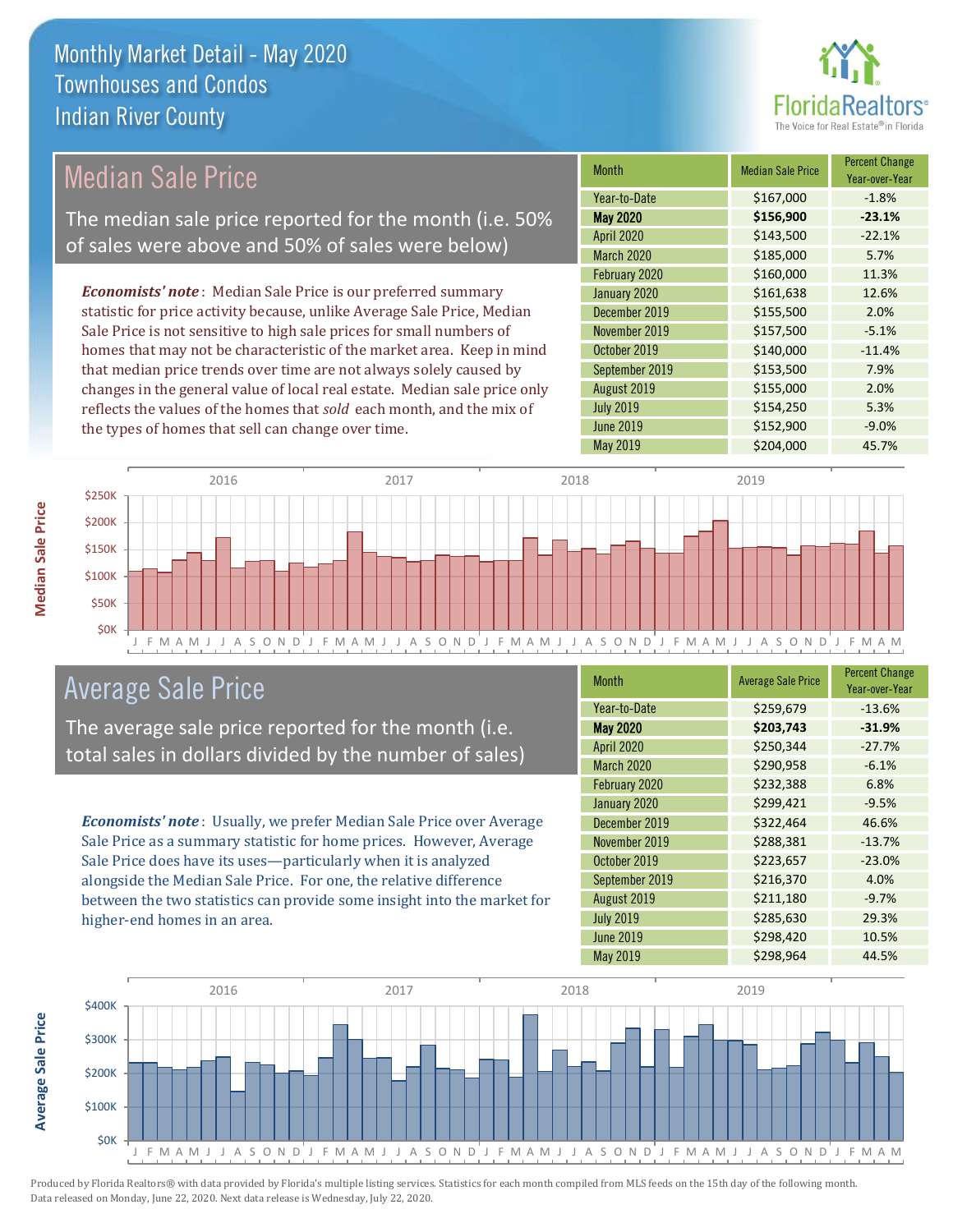

### Dollar Volume

The sum of the sale prices for all sales which closed during the month

*Economists' note* : Dollar Volume is simply the sum of all sale prices in a given time period, and can quickly be calculated by multiplying Closed Sales by Average Sale Price. It is a strong indicator of the health of the real estate industry in a market, and is of particular interest to real estate professionals, investors, analysts, and government agencies. Potential home sellers and home buyers, on the other hand, will likely be better served by paying attention to trends in the two components of Dollar Volume (i.e. sales and prices) individually.

| <b>Month</b>      | Dollar Volume  | <b>Percent Change</b><br>Year-over-Year |
|-------------------|----------------|-----------------------------------------|
| Year-to-Date      | \$82.6 Million | $-27.7%$                                |
| <b>May 2020</b>   | \$9.2 Million  | $-68.1%$                                |
| <b>April 2020</b> | \$14.8 Million | $-56.5%$                                |
| <b>March 2020</b> | \$25.6 Million | 25.2%                                   |
| February 2020     | \$16.3 Million | $-1.6%$                                 |
| January 2020      | \$16.8 Million | 15.2%                                   |
| December 2019     | \$21.0 Million | 107.1%                                  |
| November 2019     | \$17.0 Million | $-2.1%$                                 |
| October 2019      | \$12.7 Million | $-31.4%$                                |
| September 2019    | \$10.8 Million | $-16.1%$                                |
| August 2019       | \$14.6 Million | $-4.2%$                                 |
| <b>July 2019</b>  | \$22.9 Million | 78.3%                                   |
| <b>June 2019</b>  | \$23.6 Million | 14.9%                                   |
| <b>May 2019</b>   | \$28.7 Million | 52.4%                                   |



# Median Percent of Original List Price Received

The median of the sale price (as a percentage of the original list price) across all properties selling during the month

*Economists' note* : The Median Percent of Original List Price Received is useful as an indicator of market recovery, since it typically rises as buyers realize that the market may be moving away from them and they need to match the selling price (or better it) in order to get a contract on the house. This is usually the last measure to indicate a market has shifted from down to up, so it is what we would call a *lagging* indicator.

| <b>Month</b>      | Med. Pct. of Orig.<br><b>List Price Received</b> | <b>Percent Change</b><br>Year-over-Year |
|-------------------|--------------------------------------------------|-----------------------------------------|
| Year-to-Date      | 93.8%                                            | 0.0%                                    |
| <b>May 2020</b>   | 94.4%                                            | 0.6%                                    |
| <b>April 2020</b> | 93.8%                                            | 0.2%                                    |
| March 2020        | 93.3%                                            | 0.1%                                    |
| February 2020     | 93.3%                                            | $-0.6%$                                 |
| January 2020      | 93.7%                                            | $-1.3%$                                 |
| December 2019     | 94.5%                                            | 1.5%                                    |
| November 2019     | 93.7%                                            | $-0.7%$                                 |
| October 2019      | 94.3%                                            | 0.0%                                    |
| September 2019    | 93.2%                                            | $-0.6%$                                 |
| August 2019       | 92.6%                                            | $-2.0%$                                 |
| <b>July 2019</b>  | 93.1%                                            | $-0.6%$                                 |
| <b>June 2019</b>  | 92.4%                                            | $-1.1%$                                 |
| <b>May 2019</b>   | 93.8%                                            | $-1.7%$                                 |

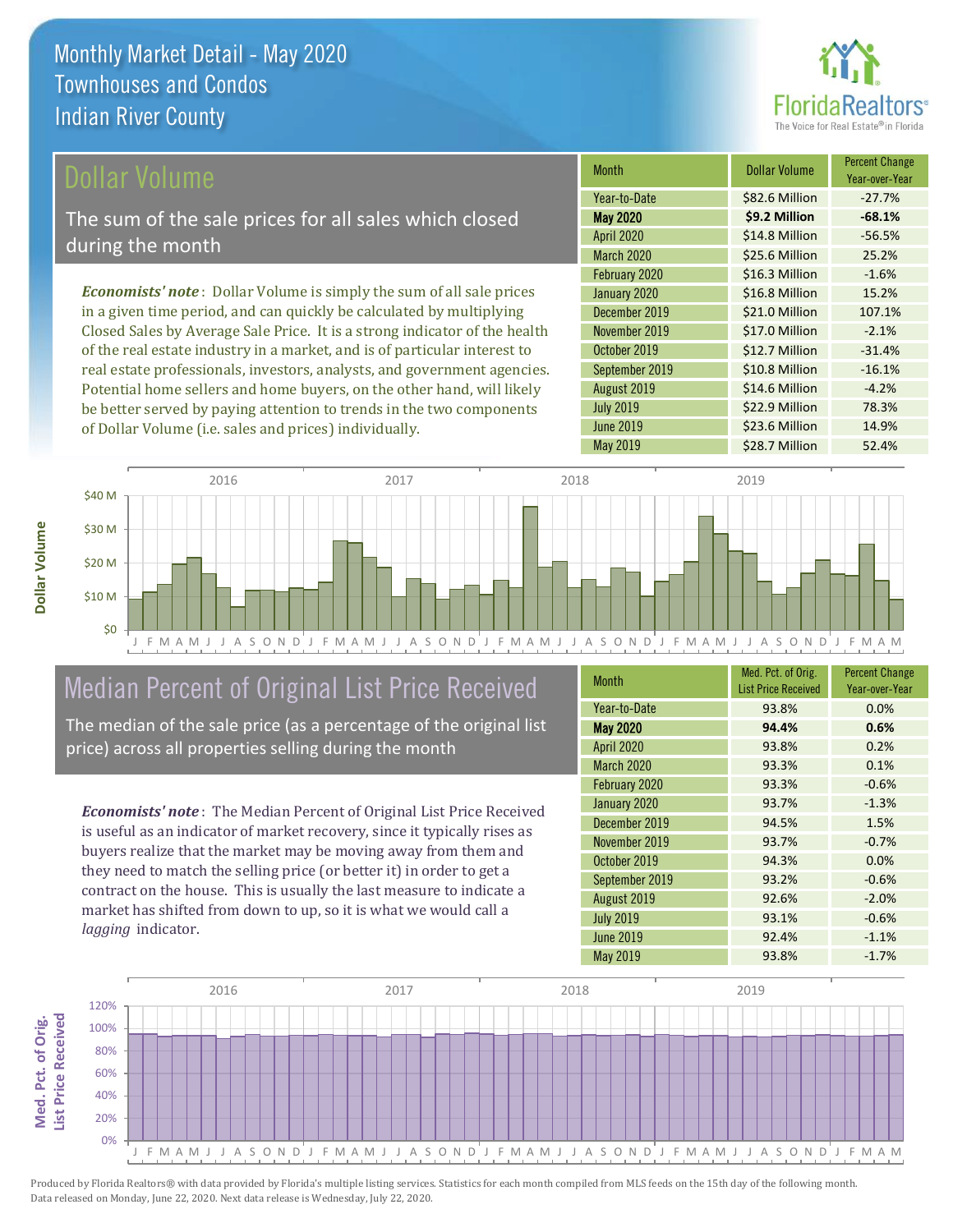

# Median Time to Contract

The median number of days between the listing date and contract date for all Closed Sales during the month

*Economists' note* : Like Time to Sale, Time to Contract is a measure of the length of the home selling process calculated for sales which closed during the month. The difference is that Time to Contract measures the number of days between the initial listing of a property and the signing of the contract which eventually led to the closing of the sale. When the gap between Median Time to Contract and Median Time to Sale grows, it is usually a sign of longer closing times and/or declining numbers of cash sales.

| <b>Month</b>      | <b>Median Time to</b><br>Contract | <b>Percent Change</b><br>Year-over-Year |
|-------------------|-----------------------------------|-----------------------------------------|
| Year-to-Date      | 63 Days                           | 16.7%                                   |
| <b>May 2020</b>   | 45 Days                           | $-19.6%$                                |
| <b>April 2020</b> | 33 Days                           | $-17.5%$                                |
| March 2020        | 59 Days                           | $-11.9%$                                |
| February 2020     | 83 Days                           | 5.1%                                    |
| January 2020      | 75 Days                           | 29.3%                                   |
| December 2019     | 41 Days                           | $-21.2%$                                |
| November 2019     | 64 Days                           | $-5.9%$                                 |
| October 2019      | 52 Days                           | $-44.1%$                                |
| September 2019    | 106 Days                          | 158.5%                                  |
| August 2019       | 57 Days                           | $-5.0%$                                 |
| <b>July 2019</b>  | 84 Days                           | $-2.3%$                                 |
| <b>June 2019</b>  | 50 Days                           | 31.6%                                   |
| <b>May 2019</b>   | 56 Days                           | 47.4%                                   |



### Median Time to Sale

**Median Time to Contract**

**Median Time to** 

The median number of days between the listing date and closing date for all Closed Sales during the month

*Economists' note* : Time to Sale is a measure of the length of the home selling process, calculated as the number of days between the initial listing of a property and the closing of the sale. *Median* Time to Sale is the amount of time the "middle" property selling this month was on the market. That is, 50% of homes selling this month took *less* time to sell, and 50% of homes took *more* time to sell. Median Time to Sale gives a more accurate picture than Average Time to Sale, which can be skewed upward by small numbers of properties taking an abnormally long time to sell.

| <b>Month</b>      | <b>Median Time to Sale</b> | <b>Percent Change</b><br>Year-over-Year |
|-------------------|----------------------------|-----------------------------------------|
| Year-to-Date      | 99 Days                    | 1.0%                                    |
| <b>May 2020</b>   | 81 Days                    | $-18.2%$                                |
| <b>April 2020</b> | 88 Days                    | 0.0%                                    |
| March 2020        | 107 Days                   | 5.9%                                    |
| February 2020     | 110 Days                   | 8.9%                                    |
| January 2020      | 106 Days                   | 11.6%                                   |
| December 2019     | 76 Days                    | $-14.6%$                                |
| November 2019     | 99 Days                    | $-13.9%$                                |
| October 2019      | 97 Days                    | $-24.2%$                                |
| September 2019    | 161 Days                   | 98.8%                                   |
| August 2019       | 86 Days                    | $-20.4%$                                |
| <b>July 2019</b>  | 128 Days                   | 4.9%                                    |
| <b>June 2019</b>  | 93 Days                    | 14.8%                                   |
| <b>May 2019</b>   | 99 Days                    | 20.7%                                   |

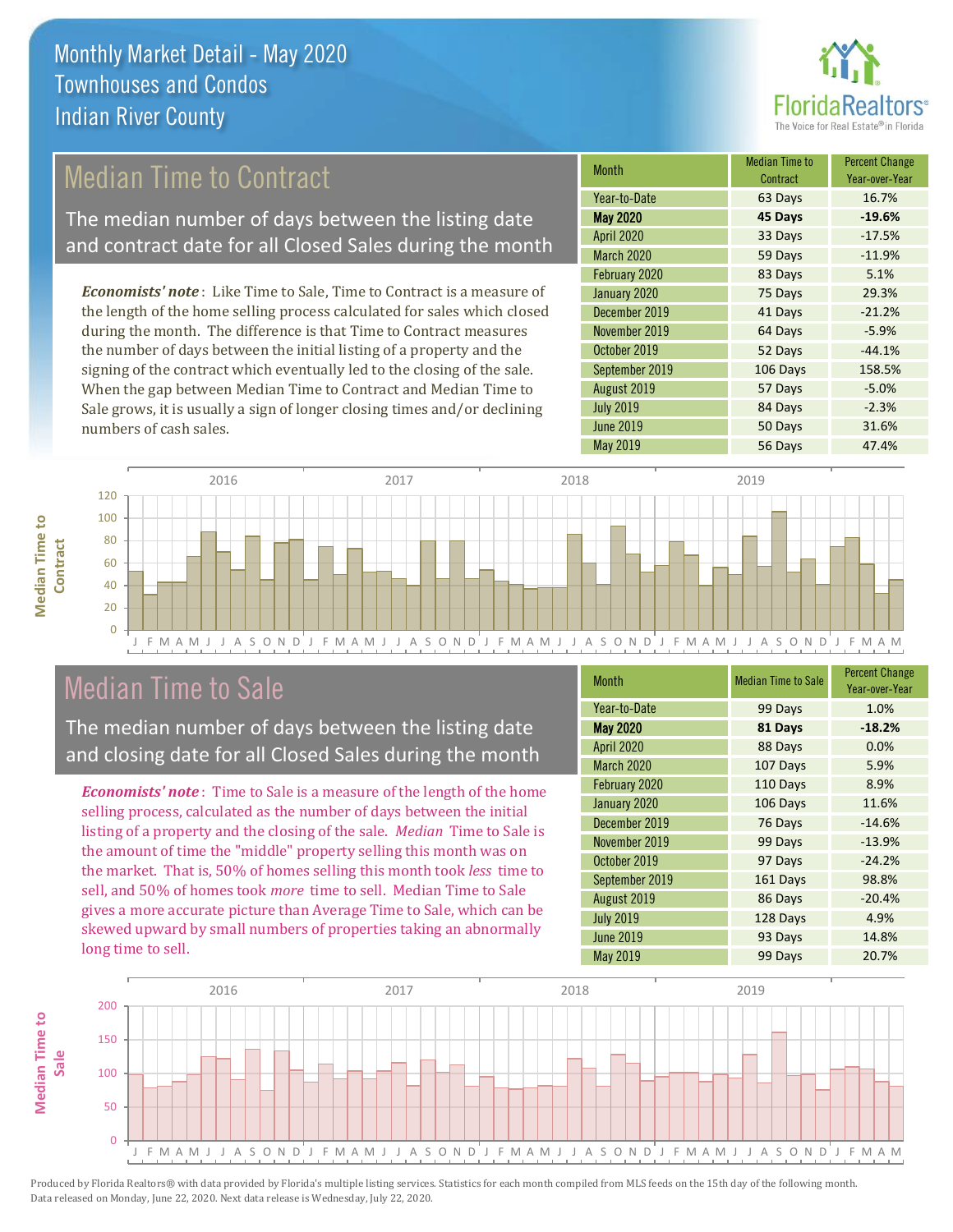distressed properties for sale.



| <b>New Pending Sales</b>                                                       | <b>Month</b>      | <b>New Pending Sales</b> | <b>Percent Change</b><br>Year-over-Year |
|--------------------------------------------------------------------------------|-------------------|--------------------------|-----------------------------------------|
|                                                                                | Year-to-Date      | 396                      | $-10.2%$                                |
| The number of listed properties that went under                                | <b>May 2020</b>   | 95                       | 4.4%                                    |
| contract during the month                                                      | <b>April 2020</b> | 46                       | $-49.5%$                                |
|                                                                                | <b>March 2020</b> | 70                       | $-27.1%$                                |
|                                                                                | February 2020     | 93                       | 19.2%                                   |
| <b>Economists' note</b> : Because of the typical length of time it takes for a | January 2020      | 92                       | 8.2%                                    |
| sale to close, economists consider Pending Sales to be a decent                | December 2019     | 57                       | 18.8%                                   |
| indicator of potential future Closed Sales. It is important to bear in         | November 2019     | 55                       | $-5.2%$                                 |
| mind, however, that not all Pending Sales will be closed successfully.         | October 2019      | 73                       | 62.2%                                   |
| So, the effectiveness of Pending Sales as a future indicator of Closed         | September 2019    | 55                       | 12.2%                                   |

J F M A M J J A S O N D J F M A M J J A S O N D J F M A M J J A S O N D J F M A M J J A S O N D J F M A M  $\overline{0}$ 20 40 60 80 100 120 2016 2017 2017 2018 2019 2019

# New Listings

The number of properties put onto the market during the month

Sales is susceptible to changes in market conditions such as the availability of financing for homebuyers and the inventory of

*Economists' note* : New Listings tend to rise in delayed response to increasing prices, so they are often seen as a lagging indicator of market health. As prices rise, potential sellers raise their estimations of value—and in the most recent cycle, rising prices have freed up many potential sellers who were previously underwater on their mortgages. Note that in our calculations, we take care to not include properties that were recently taken off the market and quickly relisted, since these are not really *new* listings.

| <b>Month</b>      | <b>New Listings</b> | <b>Percent Change</b><br>Year-over-Year |
|-------------------|---------------------|-----------------------------------------|
| Year-to-Date      | 595                 | $-2.9%$                                 |
| <b>May 2020</b>   | 157                 | 91.5%                                   |
| <b>April 2020</b> | 90                  | $-21.1%$                                |
| March 2020        | 112                 | $-18.2%$                                |
| February 2020     | 96                  | $-23.2%$                                |
| January 2020      | 140                 | $-9.7%$                                 |
| December 2019     | 81                  | 11.0%                                   |
| November 2019     | 123                 | 11.8%                                   |
| October 2019      | 132                 | 28.2%                                   |
| September 2019    | 65                  | $-8.5%$                                 |
| August 2019       | 85                  | $-18.3%$                                |
| <b>July 2019</b>  | 84                  | 29.2%                                   |
| <b>June 2019</b>  | 72                  | 2.9%                                    |
| <b>May 2019</b>   | 82                  | 9.3%                                    |

May 2019 **91** 15.2%

July 2019 **67** 13.6% June 2019 71 6.0%

August 2019 **63** -21.3%



Produced by Florida Realtors® with data provided by Florida's multiple listing services. Statistics for each month compiled from MLS feeds on the 15th day of the following month. Data released on Monday, June 22, 2020. Next data release is Wednesday, July 22, 2020.

**New Listings**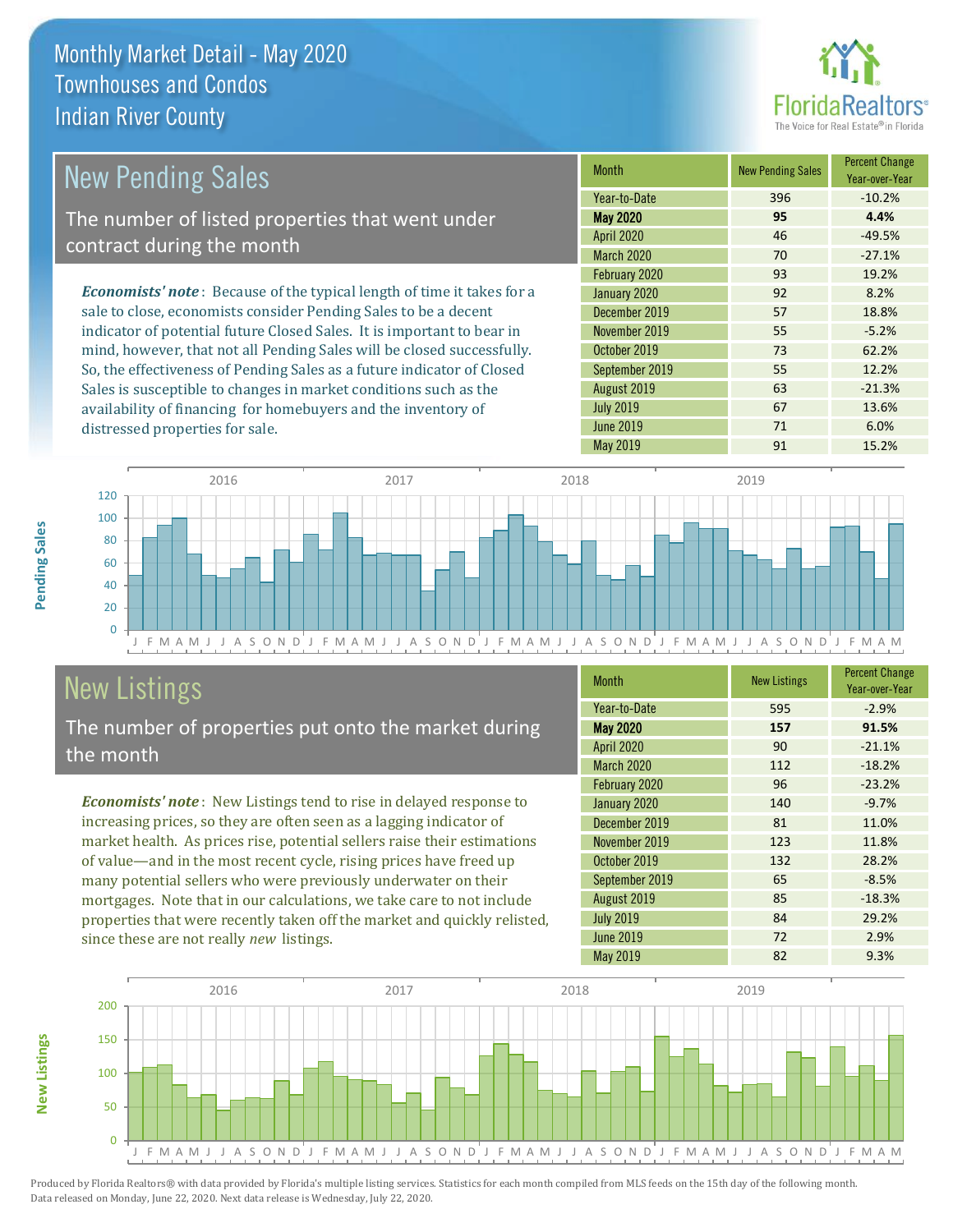

### Inventory (Active Listings) The number of property listings active at the end of the month

*Economists' note* : There are a number of ways to define and calculate Inventory. Our method is to simply count the number of active listings on the last day of the month, and hold this number to compare with the same month the following year. Inventory rises when New Listings are outpacing the number of listings that go off-market (regardless of whether they actually sell). Likewise, it falls when New Listings aren't keeping up with the rate at which homes are going off-market.

| <b>Month</b>             | Inventory | <b>Percent Change</b><br>Year-over-Year |
|--------------------------|-----------|-----------------------------------------|
| <b>YTD (Monthly Avg)</b> | 547       | 4.2%                                    |
| <b>May 2020</b>          | 565       | 9.3%                                    |
| <b>April 2020</b>        | 559       | 3.7%                                    |
| <b>March 2020</b>        | 544       | 2.6%                                    |
| February 2020            | 527       | $-1.9%$                                 |
| January 2020             | 539       | 7.6%                                    |
| December 2019            | 539       | 21.7%                                   |
| November 2019            | 511       | 12.8%                                   |
| October 2019             | 456       | 9.1%                                    |
| September 2019           | 418       | 14.5%                                   |
| August 2019              | 430       | 17.2%                                   |
| <b>July 2019</b>         | 443       | 26.2%                                   |
| <b>June 2019</b>         | 463       | 28.6%                                   |
| May 2019                 | 517       | 27.0%                                   |



# Months Supply of Inventory

An estimate of the number of months it will take to deplete the current Inventory given recent sales rates

*Economists' note* : MSI is a useful indicator of market conditions. The benchmark for a balanced market (favoring neither buyer nor seller) is 5.5 months of inventory. Anything higher is traditionally a buyers' market, and anything lower is a sellers' market. There is no single accepted way of calculating MSI. A common method is to divide current Inventory by the most recent month's Closed Sales count, but this count is a usually poor predictor of future Closed Sales due to seasonal cycles. To eliminate seasonal effects, we use the 12-month average of monthly Closed Sales instead.

| <b>Month</b>             | <b>Months Supply</b> | <b>Percent Change</b><br>Year-over-Year |
|--------------------------|----------------------|-----------------------------------------|
| <b>YTD (Monthly Avg)</b> | 8.0                  | 1.3%                                    |
| <b>May 2020</b>          | 8.7                  | 13.0%                                   |
| April 2020               | 8.1                  | 0.0%                                    |
| March 2020               | 7.5                  | $-6.3%$                                 |
| February 2020            | 7.5                  | $-7.4%$                                 |
| January 2020             | 7.6                  | $-1.3%$                                 |
| December 2019            | 7.7                  | 13.2%                                   |
| November 2019            | 7.5                  | 11.9%                                   |
| October 2019             | 6.7                  | 9.8%                                    |
| September 2019           | 6.1                  | 10.9%                                   |
| August 2019              | 6.2                  | 10.7%                                   |
| <b>July 2019</b>         | 6.4                  | 20.8%                                   |
| <b>June 2019</b>         | 6.9                  | 25.5%                                   |
| <b>May 2019</b>          | 7.7                  | 24.2%                                   |

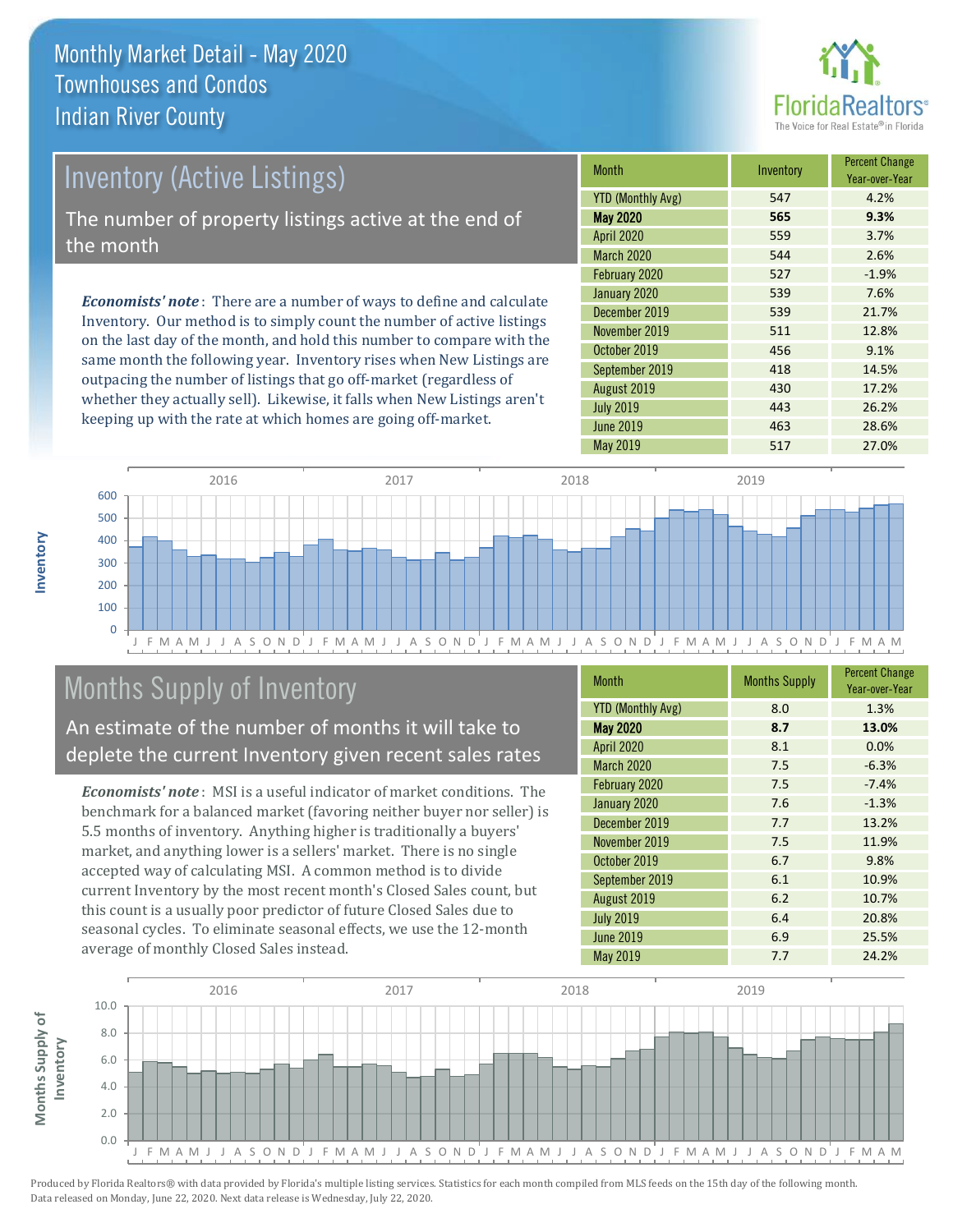

# Closed Sales by Sale Price

The number of sales transactions which closed during the month

*Economists' note:* Closed Sales are one of the simplest—yet most important—indicators for the residential real estate market. When comparing Closed Sales across markets of different sizes, we recommend comparing the percent changes in sales rather than the number of sales. Closed Sales (and many other market metrics) are affected by seasonal cycles, so actual trends are more accurately represented by year-over-year changes (i.e. comparing a month's sales to the amount of sales in the same month in the previous year), rather than changes from one month to the next.





### Median Time to Contract by Sale Price The median number of days between the listing date and contract date for all Closed Sales during the month

*Economists' note* : Like Time to Sale, Time to Contract is a measure of the length of the home selling process calculated for sales which closed during the month. The difference is that Time to Contract measures the number of days between the initial listing of a property and the signing of the contract which eventually led to the closing of the sale. When the gap between Median Time to Contract and Median Time to Sale grows, it is usually a sign of longer closing times and/or declining numbers of cash sales.

| Sale Price            | <b>Median Time to</b><br>Contract | <b>Percent Change</b><br>Year-over-Year |
|-----------------------|-----------------------------------|-----------------------------------------|
| Less than \$50,000    | (No Sales)                        | N/A                                     |
| $$50,000 - $99,999$   | 44 Days                           | 15.8%                                   |
| $$100,000 - $149,999$ | 60 Days                           | 9.1%                                    |
| $$150,000 - $199,999$ | 48 Days                           | 6.7%                                    |
| \$200,000 - \$249,999 | 33 Days                           | $-75.4%$                                |
| \$250,000 - \$299,999 | 13 Days                           | $-80.0%$                                |
| \$300,000 - \$399,999 | 187 Days                          | 1000.0%                                 |
| \$400,000 - \$599,999 | 16 Days                           | $-79.7%$                                |
| \$600,000 - \$999,999 | 95 Days                           | 93.9%                                   |
| \$1,000,000 or more   | (No Sales)                        | N/A                                     |



**Closed Sales**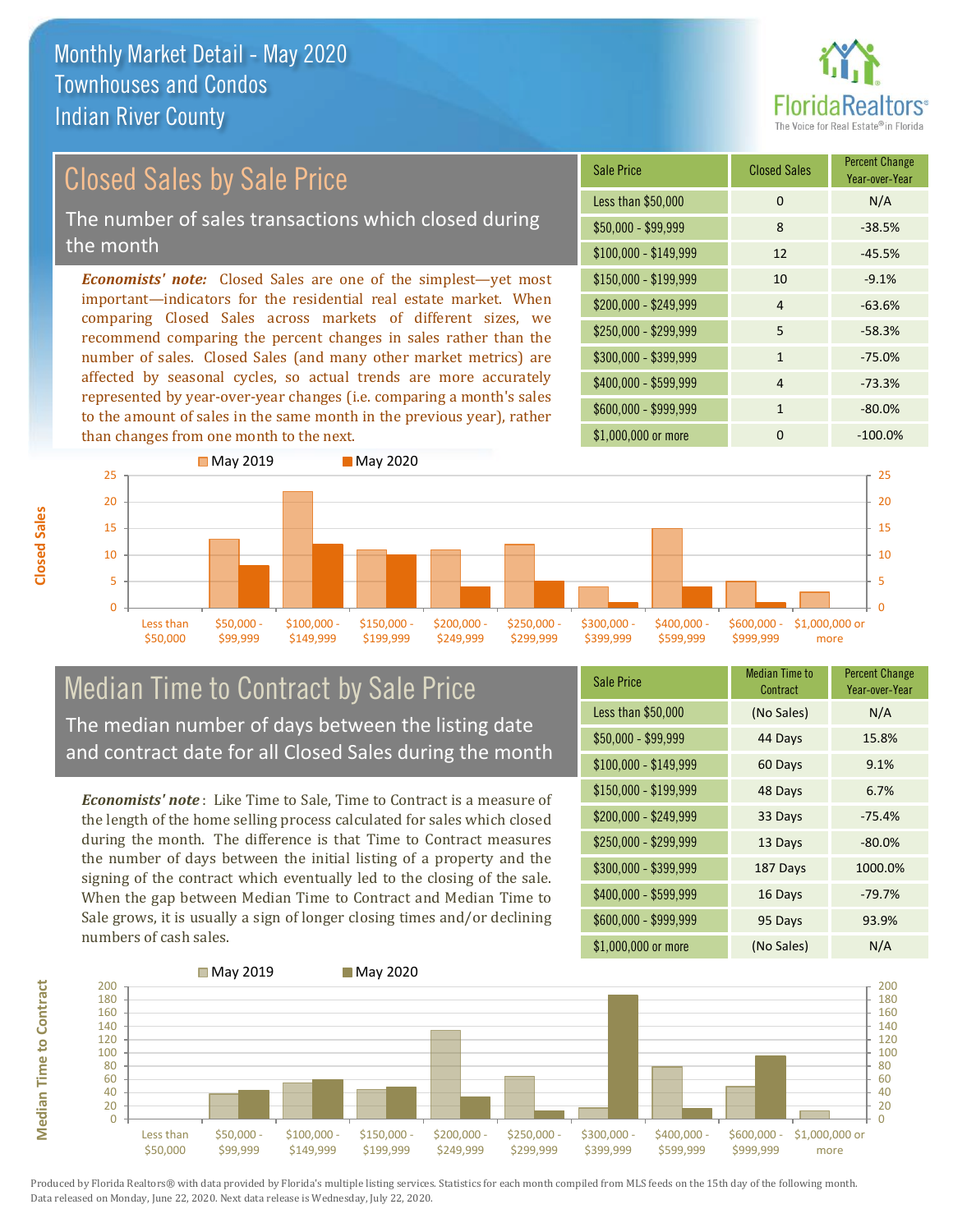

# New Listings by Initial Listing Price

The number of properties put onto the market during the month

*Economists' note:* New Listings tend to rise in delayed response to increasing prices, so they are often seen as a lagging indicator of market health. As prices rise, potential sellers raise their estimations of value—and in the most recent cycle, rising prices have freed up many potential sellers who were previously underwater on their mortgages. Note that in our calculations, we take care to not include properties that were recently taken off the market and quickly relisted, since these are not really *new* listings.

| <b>Initial Listing Price</b> | <b>New Listings</b> | <b>Percent Change</b><br>Year-over-Year |
|------------------------------|---------------------|-----------------------------------------|
| Less than \$50,000           | 0                   | N/A                                     |
| $$50,000 - $99,999$          | 23                  | 53.3%                                   |
| $$100,000 - $149,999$        | 50                  | 163.2%                                  |
| $$150,000 - $199,999$        | 19                  | 46.2%                                   |
| \$200,000 - \$249,999        | 8                   | 14.3%                                   |
| \$250,000 - \$299,999        | 14                  | 133.3%                                  |
| \$300,000 - \$399,999        | $\overline{7}$      | $-30.0%$                                |
| \$400,000 - \$599,999        | 15                  | 275.0%                                  |
| \$600,000 - \$999,999        | 14                  | 180.0%                                  |
| \$1,000,000 or more          | 7                   | 133.3%                                  |



### Inventory by Current Listing Price The number of property listings active at the end of the month

*Economists' note* : There are a number of ways to define and calculate Inventory. Our method is to simply count the number of active listings on the last day of the month, and hold this number to compare with the same month the following year. Inventory rises when New Listings are outpacing the number of listings that go off-market (regardless of whether they actually sell). Likewise, it falls when New Listings aren't keeping up with the rate at which homes are going off-market.

| <b>Current Listing Price</b> | Inventory | <b>Percent Change</b><br>Year-over-Year |
|------------------------------|-----------|-----------------------------------------|
| Less than \$50,000           | $\Omega$  | N/A                                     |
| $$50,000 - $99,999$          | 78        | 27.9%                                   |
| \$100,000 - \$149,999        | 112       | 57.7%                                   |
| $$150,000 - $199,999$        | 52        | $-3.7%$                                 |
| \$200,000 - \$249,999        | 30        | $-9.1%$                                 |
| \$250,000 - \$299,999        | 54        | 3.8%                                    |
| \$300,000 - \$399,999        | 69        | $-10.4%$                                |
| \$400,000 - \$599,999        | 59        | 5.4%                                    |
| \$600,000 - \$999,999        | 60        | $-3.2%$                                 |
| \$1,000,000 or more          | 51        | 0.0%                                    |



Produced by Florida Realtors® with data provided by Florida's multiple listing services. Statistics for each month compiled from MLS feeds on the 15th day of the following month. Data released on Monday, June 22, 2020. Next data release is Wednesday, July 22, 2020.

**Inventory**